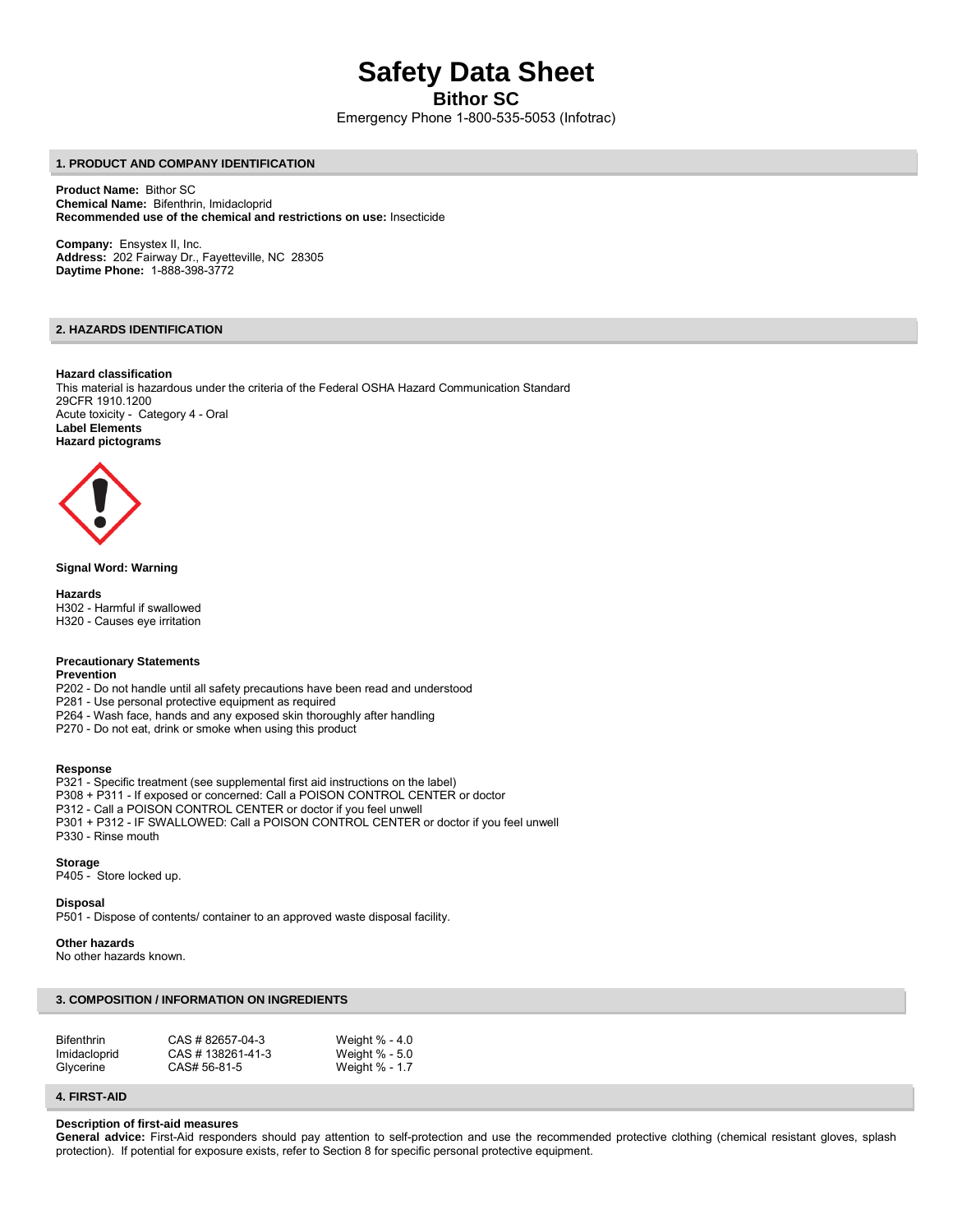**Inhalation:** Move person to fresh air. If person is not breathing, call 911 or an ambulance, then give artificial respiration, preferably by mouth-to-mouth, if possible. If the person is not breathing and has no pulse, consider cardiopulmonary resuscitation (CPR); use pocket resuscitation mask, bag valve mask etc., to avoid risk of poisoning rescuer. Call a physician or get to a poison control center immediately.

**Eye Contact:** Hold eye open and rinse slowly and gently with water for at least 15-20 minutes. Remove contact lenses, if present, after the first 5 minutes, then continue rinsing eye. Call a Poison Control Center or doctor immediately for treatment advice.

**Skin Contact:** Take off contaminated clothing and shoes immediately. Rinse skin immediately with plenty of water for 15-20 minutes. Call a Poison Control Center or doctor immediately for treatment advice.

**Ingestion:** Call a Poison Control Center or doctor immediately for treatment advice. Have person sip a glass of water if able to swallow. Do not induce vomiting unless told to do so by the Poison Control Center. Never give anything by mouth to an unconscious person. Do not leave victim unattended. **Most important symptoms and effects, both acute and delayed:** 

**Symptoms:** To date no symptoms are known.

## **Indication of any immediate medical attention and special treatment needed**

Treat symptomatically. Treatment is symptomatic and supportive. There is no specific antidote.

#### **5. FIRE-FIGHTING MEASURES**

Extinguishing Media: Foam. Carbon dioxide (CO<sup>2</sup>). Dry chemical. Soft stream or water fog only if necessary. **Advice for firefighters Explosion Data Sensitivity to Mechanical Impact Not sensitive. Sensitivity to Static Discharge Mot sensitive** 

**Special protective equipment for firefighters:** Wear positive-pressure self-contained breathing apparatus (SCBA) and protective fire fighting clothing (includes fire fighting helmet, coat, trousers, boots and gloves). If protective equipment is not available or not used, fight fire from a protected location or safe distance. Further Information: Avoid contact with spilled product or contaminated surfaces. Evacuate personnel to safe areas. Keep out of smoke. Do not allow run-off from fire fighting to enter drains or water courses.

#### **6. ACCIDENTAL RELEASE MEASURES**

Personal Precautions: Isolate and post spill area. Wear appropriate safety clothing, respiratory protection devices and eye/face protection (see Section 8). Evacuate unprotected personnel that are nearby.

**Environmental precautions:** Keep people and animals away from and upwind of spill or leak. Prevent from entering into soil, ditches, sewers, waterways and /or groundwater. See Section 12, Ecological Information.

#### **Methods and materials for containment and cleanup:**

Small spills: knock down and dilute vapors with water fog or spray. Apply vapor suppression foams until spill can be cleaned up. Us non-sparking tools in cleanup operations. Large spills: Contact Ensystex Inc. for cleanup assistance. See Section 13, Disposal considerations, for additional information.

#### **7. HANDLING AND STORAGE**

**Handling:** Use good personal hygiene. Do not contaminate other pesticides, fertilizers, water, food or feed by storage or disposal. **Storage:** Keep out of reach of children. Product should be stored in compliance with local regulations. Store in a well ventilated, cool, dry area. Keep away from heat sources. Store in original container. **Incompatible products:** None known

#### **8. EXPOSURE CONTROLS/PERSONAL PROTECTION**

Applicators should refer to the product label for personal protection equipment requirements during application.

| <b>Component</b>         | Regulation                     | <b>Type of listing</b> | <b>Value/Notation</b>      |
|--------------------------|--------------------------------|------------------------|----------------------------|
| Imidacloprid 138261-41-3 | Texas Effects Screening Levels | Short Term ESL         | 50 µg/m $^3$               |
| Imidacloprid 138261-41-3 | Texas Effects Screening Levels | Long Term ESL          | 5 $\mu$ g/m <sup>3</sup>   |
| Bifenthrin 82657-04-3    | Texas Effects Screening Levels | Short Term ESL         | $25 \mu q/m^3$             |
| Bifenthrin 82657-04-3    | Texas Effects Screening Levels | Long Term ESL          | 2.5 $\mu$ g/m <sup>3</sup> |
| Glycerine 56-81-5        | ACGIH TWA                      | Time Weighted Average  | 10 mg/m $3$                |

These recommendations are for Manufacturing. Applicators should see the product label for proper personal protective equipment.

**Engineering measures:** Apply technical measures to comply with the occupational exposure limits.

Provide general and/or local exhaust ventilation to control airborne levels below the exposure limits.

**Respiratory Protection:** Atmospheric levels should be maintained below the exposure guidelines. When respiratory protection is required or during emergency conditions, use a NIOSH/MSHA approved respiratory protection.

**Hand/Skin Protection:** Wear long-sleeved shirt, long pants, socks, protective gloves and shoes

**Eye/Face Protection:** Chemical proof goggles / face shield

## **9. PHYSICAL AND CHEMICAL PROPERTIES**

Appearance/Odor: White to Beige liquid, Mild odor pH: 5.72 Flash Point/Range: 93.3°C Water solubility: Dispersible in water Vapor pressure: No data available Specific Gravity: 1.01 @ 20°C Bulk Density: 8.42 lb/gal Flammability (solid, gas): No information available Flammability limit in Air Upper flammability limit: No information available

**Exposure controls**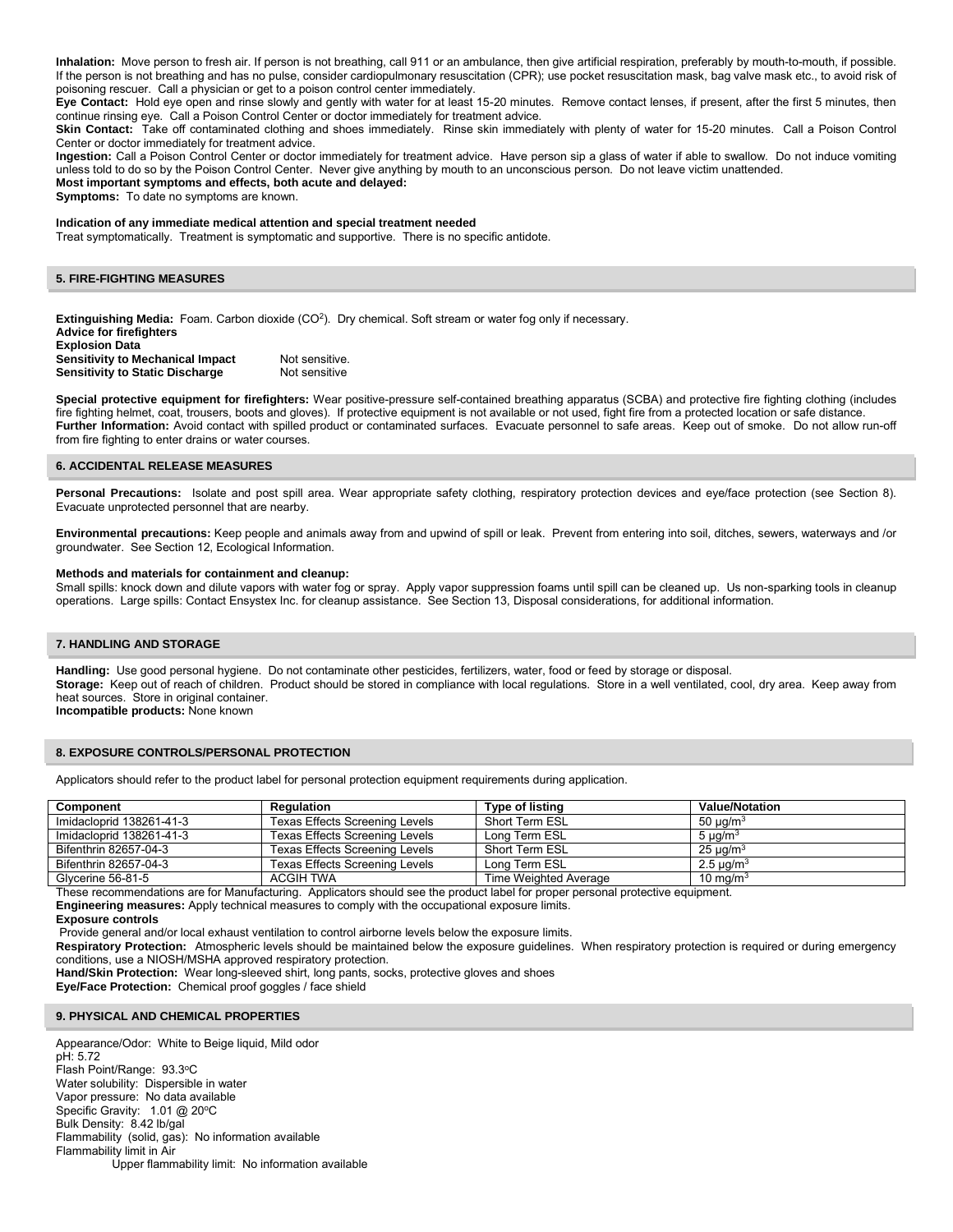Lower flammability limit: No information available Vapor pressure: No information available Vapor density: No information available Density: No information available Solubility in other solvents: No information available Partition coefficient: No information available Autoignition temperature: No information available Decomposition temperature: No information available

## **10. STABILITY AND REACTIVITY**

**Reactivity:** None under normal use conditions **Chemical Stability:** Stable under normal storage conditions. **Conditions to Avoid:** Heat, flames, sparks and direct sunlight. **Hazardous Decomposition Products:** No decomposition products expected under normal conditions of use **Additional Information:** Hazardous polymerization will not occur.

# **11. TOXICOLOGICAL INFORMATION**

**Acute Toxicity:** Inhalation LC50/Rat/ >2.03 mg/L 4 hr; Oral LD50/Rat/1,030 mg/kg; Dermal LD50/Rat/>5,000mg/kg **Irritation:** Slight skin irritation **Chronic Toxicity:** Inhalation, after repeated exposure, various species,

#### **Skin corrosion/irritation**

slight irritation to skin **Serious eye damage/eye irritation**  slightly irritation to eye **Sensitization**  Non-sensitizing

#### **Information on toxicological effects**

**Repeated dose toxicity** 

Imidacloprid did not cause specific target organ toxicity in experimental animal studies. The toxic effects of bifenthrin are related to transient hyperactivity typical for pyrethroid neurotoxicity.

**Carcinogenicity:** Bifenthrin: weak treatment-related response for liver adenocarcinomas and benign bladder tumors (lesions) in male mice. Imidacloprid was not mutagenic or genotoxic based on the overall weight of evidence in a battery of in vitro and in vivo tests.

#### **No teratogenic effect**

**Reproductive toxicity effects:** Imidacloprid caused reproduction toxicity in a two-generation study in rats only at dose levels also toxic to the parent animals. The reproduction toxicity seen with imidacloprid is related to parental toxicity. Bifenthrin reproduction toxicity in a two-generation study in rats only at dose levels also toxic to the parent animals. The reproduction toxicity seen with imidacloprid is related to parental toxicity.

#### **No mutagenic effects**

**Target organ effects:** Biifenthrin: Central Nervous System

 Neurological effects: Bifenthrin causes clinical signs of neurotoxicity (tremors, impaired gait, excessive salivation) following acute or subchronic exposure. Tremors disappeared with continued exposure.

**Acute toxicity studies have been performed on the formulated product. The non-acute studies have only been performed using the pure technical ingredient.** 

#### **12. ECOTOXICOLOGICAL INFORMATION**

# **Toxicity**

**Acute toxicity to fish**  Rainbow trout LC<sub>50</sub>, 96 Hour, 211 mg/l Imidacloprid Rainbow trout LC<sub>50</sub>, 96Hour, 0.1 µg/l Bifenthrin

# **Acute toxicity to aquatic invertebrates**

Water flea EC<sub>50</sub>, 48 Hour. 85 mg/l Crustacea EC<sub>50</sub>, 48 Hour, 0.11 mg/l **Acute toxicity to algae/aquatic plants**  EC50 72 Hour >10 mg/l Imidacloprid EC50 72 Hour 0.822 mg/l Bifenthrin **Persistence and degradability**  Bifenthrin: Moderately persistent. Does not readily hydrolyze. Not readily biodegradable. Imidacloprid: Not readily biodegradable. **Bioaccumulative potential**  Bifenthrin: Has a potential for bioaccumulation\ Imidacloprid: Does not bioaccumulate. **Mobility in soil**  Bifenthrin: Immobile. Not expected to reach groundwater. Imidacloprid: Moderately mobile in soils. **Environmental precautions**  Do not apply directly to water, to saturated soil, or to intertidal areas below the mean high water mark. Do not contaminate surface or ground water by cleaning equipment or disposal of wastes, including equipment wash water.

Drift and runoff from treated areas may be hazardous to aquatic organisms in adjacent sites.

do not apply this product or allow it to drift to blooming crops or weeds if bees are visiting the treatment area

# **13. DISPOSAL CONSIDERATIONS**

**Waste disposal methods:** Improper disposal of excess pesticide, spray mixture, or rinsate is prohibited. If these wastes cannot be disposed of by use according to the label instructions, contact appropriate authorities for guidance.

**Contaminated Packaging:** Containers must be disposed of in accordance with local, state and federal regulations. Refer to product label for container disposal instructions.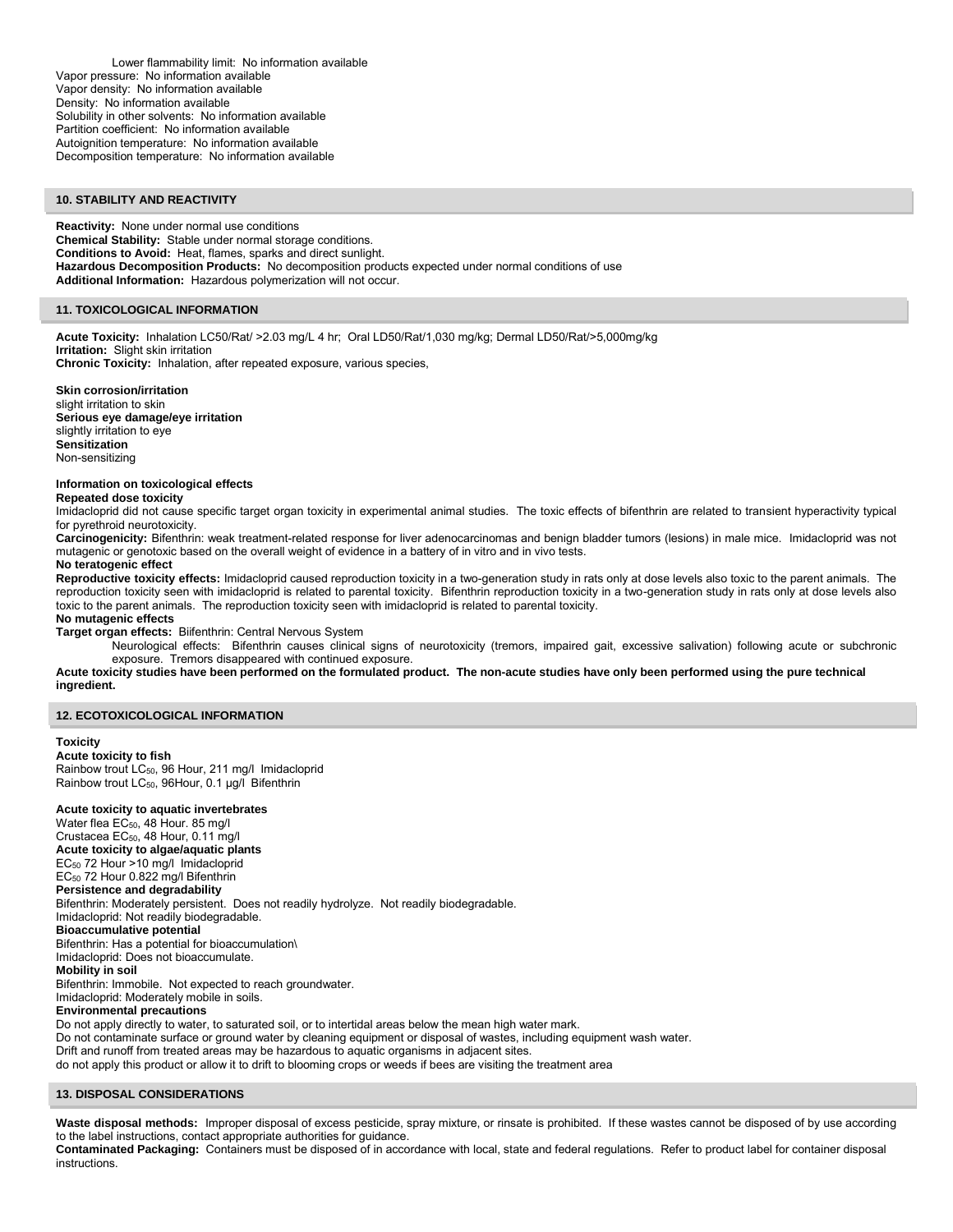#### **14. TRANSPORT INFORMATION**

DOT This material is not a hazardous material as defined by U.S. Department of Transportation 49 CFR Parts 100 - 185.

TDG: Classification below is only applicable when shipped by vessel and is not applicable when shipped by road or rail only.

UN #: UN2191 Proper Shipping Name: Environmentally hazardous substance, liquid, n.o.s. Hazard Class: 9 Packing Group: III Marine Pollutant: Bifenthrin Description: UN3802, Environmentally hazardous substance, liquid, n.o.s. (Bifenthrin), 9 PG

#### **Classification for SEA transport (IMO-IMDG):**

Proper Shipping Name: Environmentally hazardous substance, liquid, n.o.s. UN #: UN3082 Hazard Class: 9 Packing group: III EmS No.: F-A, S-F Marine pollutant: Bifenthrin Description: UN3082, Environmentally hazardous substance, liquid, n.o.s. (Imidacloprid,Bifenthrin solution), 9 PG III

# **Classification for AIR transport (IATA/ICAO):**

UN#: UN3082 Proper Shipping Name: Environmentally hazardous substance, liquid, n.o.s. Hazard Class: 9 Packing group: III Limited quantity: 30 kg G

## **15. REGULATORY INFORMATION**

The information herein is given in good faith, but no warranty, expressed or implied, is made. Consult Ensystex II for further information. **US Federal Regulations** 

## **SARA 313**

Section 313 of Title III of the Superfund Amendments and Reathorization Act of 1986 (SARA). This product contains a chemical or chemicals which are subject to the reporting requirements of the Act and Title 40 of the Code of Federal Regulations, Part 372:

| Chemica<br>- -<br>Name | $\mathbf{v}$<br>unu              | Weiaht<br> | . .<br>Values<br>resnoic<br>. .<br>nı<br>70<br>JAN,<br>. |
|------------------------|----------------------------------|------------|----------------------------------------------------------|
| Bitenthrin             | 000F7<br>$\mathbf{v}$<br>.,<br>. | .          |                                                          |

#### **Superfund Amendments and Reauthorization Act of 1986 Title III (Emergency Planning and Community Right-to-Know Act of 1986) Sections 311 and 312**

| Acute health hazard               | Yes |
|-----------------------------------|-----|
| Chronic health hazard             | Yes |
| Fire hazard                       | N٥  |
| Sudden release of pressure hazard | N٥  |
| Reactive hazard                   | N٥  |
|                                   |     |

# **Clean Water Act**

This product does not contain any substances regulated as pollutants pursuant to the Clean Water Act (40 CFR 122.21 and 40 CFR 122.42)

#### **CERCLA**

This material, as supplied, does not contain any substances regulated as hazardous substances under the Comprehensive Environmental Response Compensation and Liability Act (CERCLA) (40 CFR 302) or the Superfund Ammendments and Reauthorization Act (SARA) (40 CFR 355). There may be specific reporting requirements of the local, regional, or state level pertaining to releases of this material.

#### **FIFRA Information**

This chemical is a pesticide product registered by the Environmental Protection Agency and is subject to certain labeling requirements under federal pesticide law. These requirements differ from the classification criteria and hazard information required for safety data sheets, and for workplace labels of non-pesticide chemicals. Following is the hazard information as required on the pesticide label:

Caution

Harmful if swallowed, inhaled or absorbed through skin.

This pesticide is extremely toxic to fish and aquatic invertebrates.

#### **US State Regulations**

# **California Proposition 65 (Safe Drinking Water and Toxic Enforcement Act of 1986)**

This product contains no listed substances known to the State of California to cause cance, birth defects or other reproductive harm, at levels which would require a warning under the statute.

# **State Right-to-Know Regulations**

| <b>Chemical Name</b>            | New Jersey | <b>Massachusetts</b> | Pennsylvania |
|---------------------------------|------------|----------------------|--------------|
| <b>Bifenthrin</b><br>82657-04-3 |            |                      |              |
| Propylene glycol<br>57-55-6     |            |                      |              |